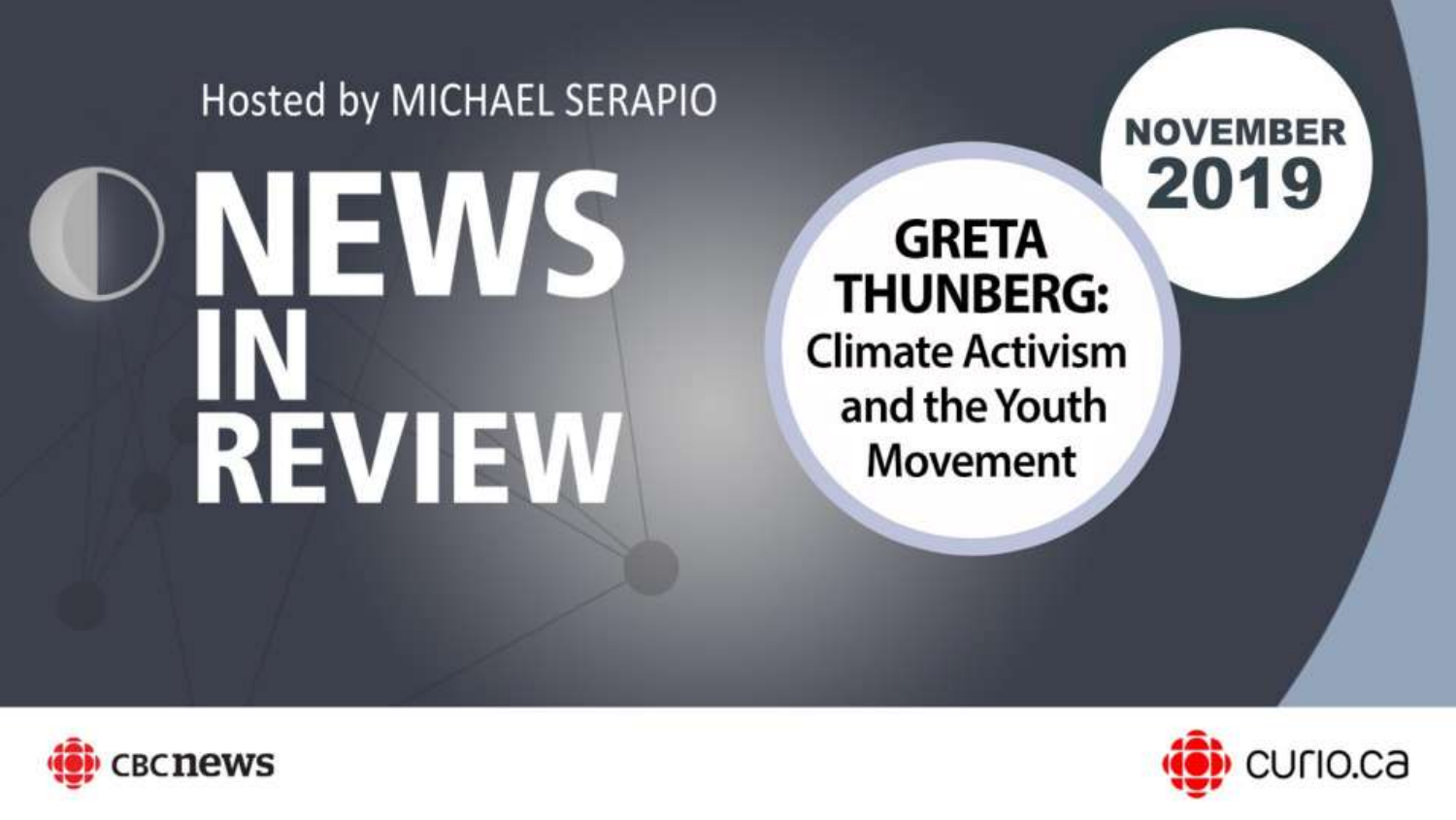## **TABLE OF CONTENTS**

|                                                                            | 20    |
|----------------------------------------------------------------------------|-------|
| ACTIVITY #2: Confronting Carbon Directly Ourselves--------------------- 22 |       |
|                                                                            | $-24$ |
|                                                                            |       |

#### **CREDITS**

News in Review is produced by CBC NEWS and curio.ca

**GUIDE** Writer/editor: Sean Dolan Additional editing: Michaël Elbaz

VIDEO Host: Michael Serapio Senior Producer: Jordanna Lake

Supervising Manager: Laraine Bone

Visit **[www.curio.ca/newsinreview](http://www.curio.ca/newsinreview)** for an archive of all previous News In Review seasons. As a companion resource, go to **[www.cbc.ca/news](http://www.cbc.ca/news)** for additional articles.

CBC authorizes reproduction of material contained in this guide for educational purposes. Please identify source.

News In Review is distributed by: **[curio.ca](https://curio.ca/en/)** | CBC Media Solutions

© 2019 Canadian Broadcasting Corporation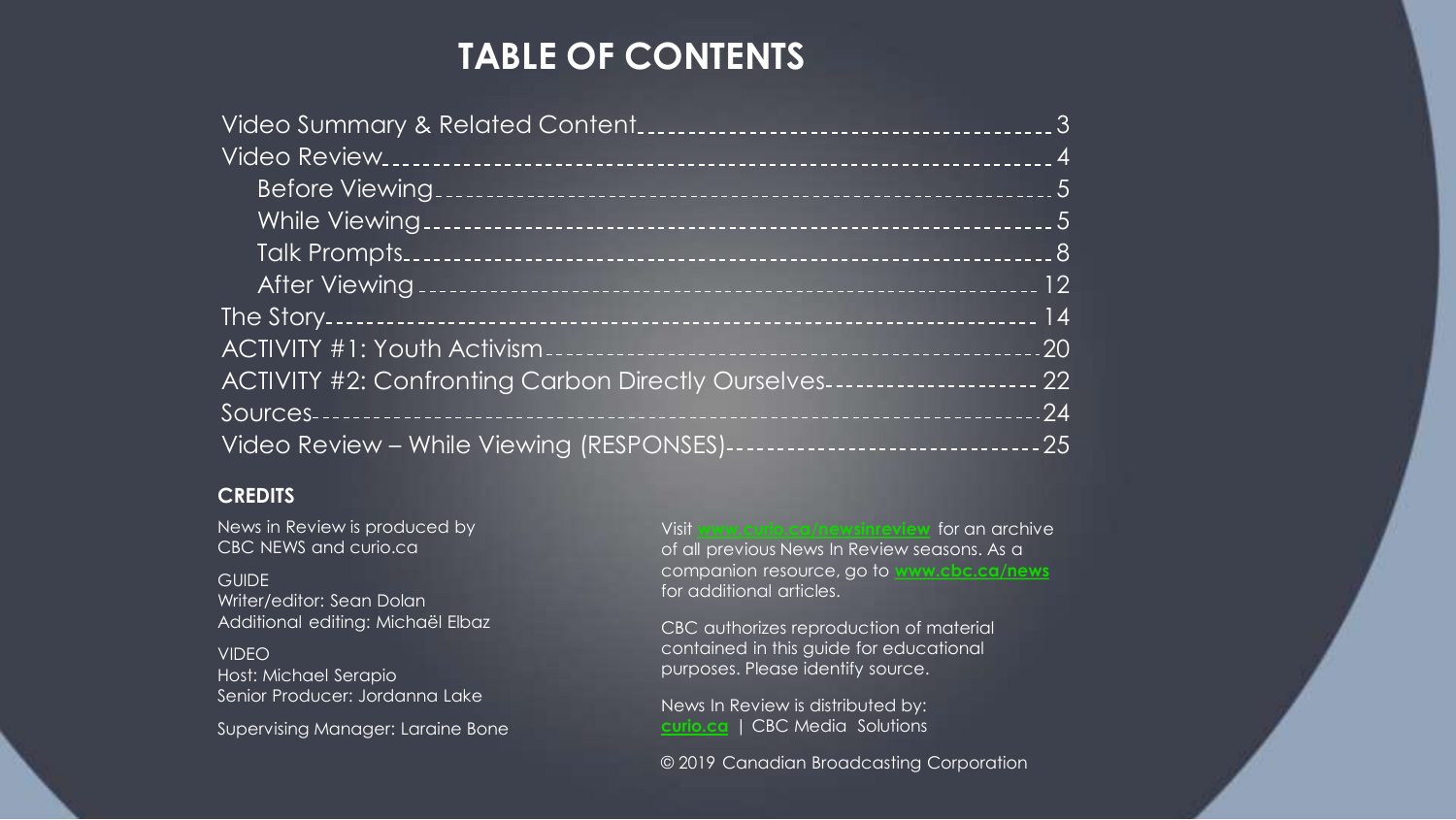#### **GRETA THUNBERG: Climate Activism and the Youth Movement**

Video duration – 18:41

Climate change is on everybody's mind but a teen from Sweden has taken it to a new level of awareness. Greta Thunberg, 16, has taken her activism around the world as she brings her unfaltering message that we must stop damaging our planet now. From school walkouts to global marches and strikes, she fearlessly faces off against politicians, pundits and critics. And her bravery is hitting a chord with youth around the world as they step up to fight climate change, emboldened by Greta.

#### **Related Content on curio.ca**

- News in Review, November 2014 Malala: Youngest Nobel Peace Prize Winner
- News in Review, March 2007 A Call for Action on Climate Change
- News in Review, December 2002 Kyoto: The Battle Lines Are Drawn
- Canada warming at twice the global rate, leaked report finds (The National)
- Canadian Indigenous girl makes safe water plea to UN in New York (The National)
- How will we fix climate change? (Tai Asks Why / CBC Podcast)
- The teen fighting to protect Canada's water meet Autumn Peltier (The National)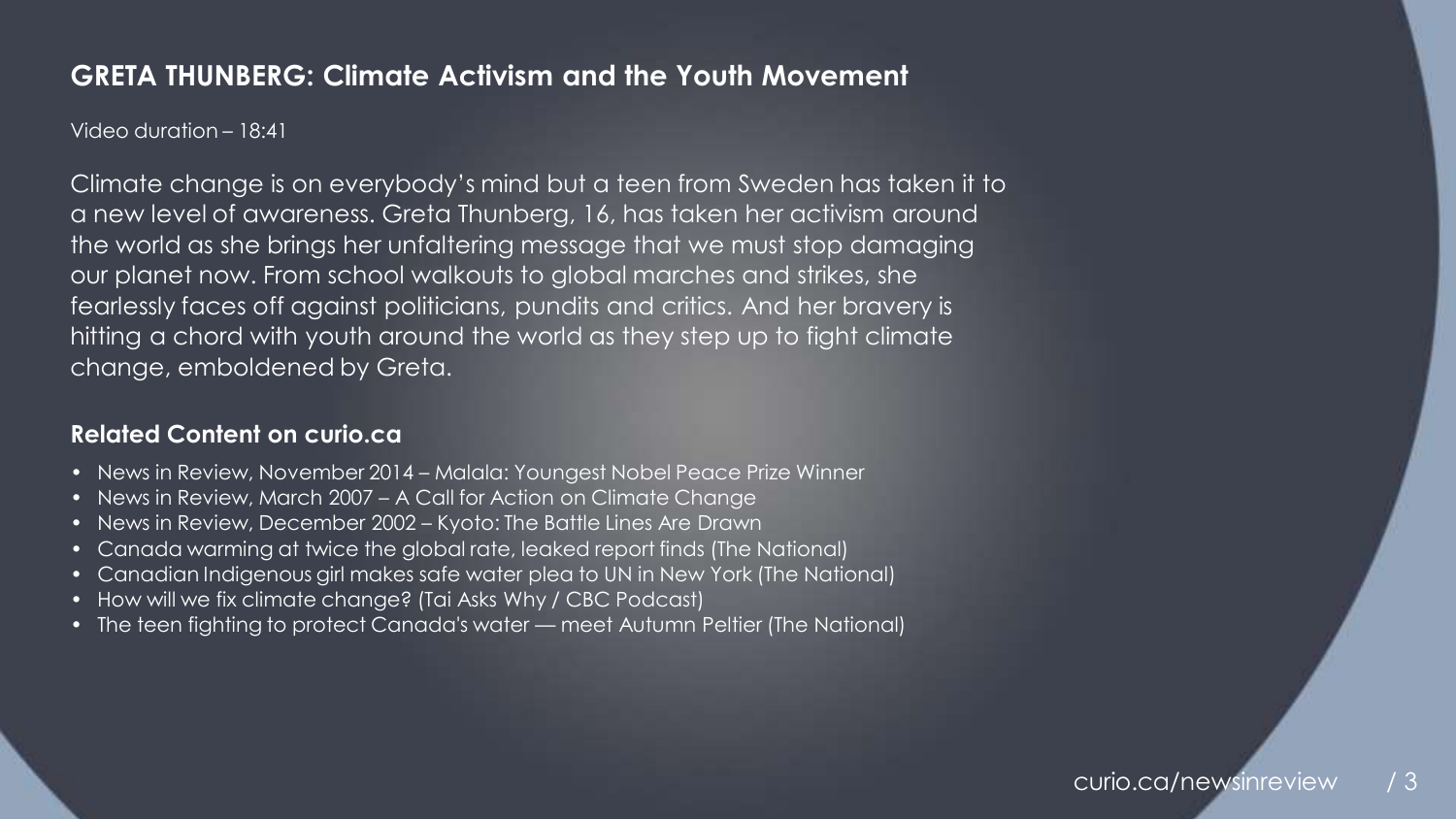# **VIDEO REVIEW**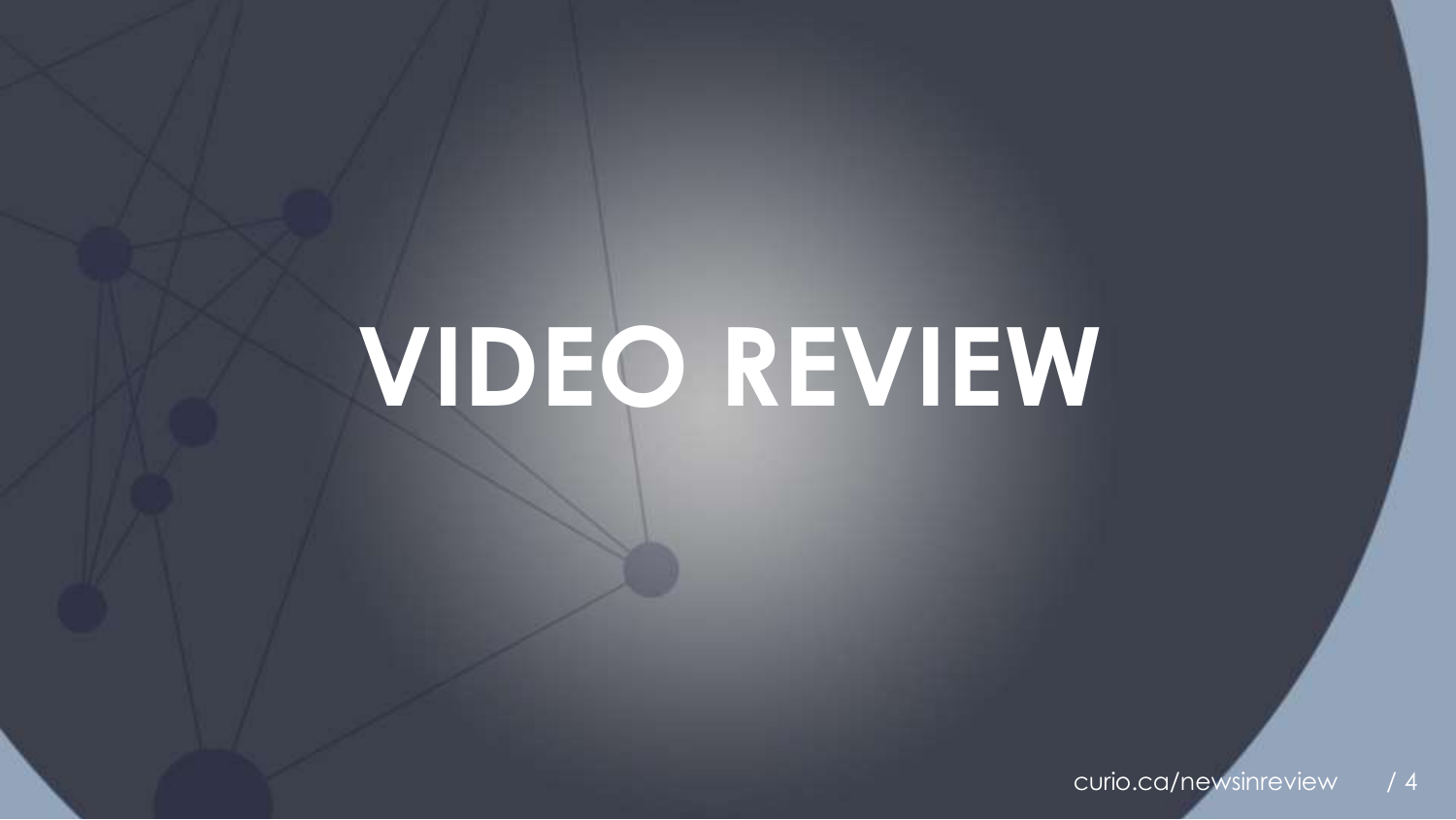## **BEFORE VIEWING**

A strike is a labour action that involves workers withdrawing their services as a way to highlight their grievances against their employer. However, a strike can also be a form of protest. Is there an issue or cause that would compel you to stop attending school and withdraw your participation in the school community in order to draw attention to what you perceive as an injustice? Work with a partner and list potential issues that you think might warrant a strike.

## **WHILE VIEWING**

- 1. At the age of 21, Greta Thunberg spent her school days outside the Swedish parliament to protest climate inaction by her government.  $\Box$  TRUE or  $\Box$  FALSE
- 2. Greta Thunberg:
	- $\Box$  a) Took a train to the U.N. Climate Action Summit in New York.
	- $\Box$  b) Took a plane to the U.N. Climate Action Summit in New York.
	- $\Box$  c) Took her parent's car to the U.N. Climate Action Summit in New York.
	- $\Box$  d) Took a racing yacht to the U.N. Climate Action Summit in New York.

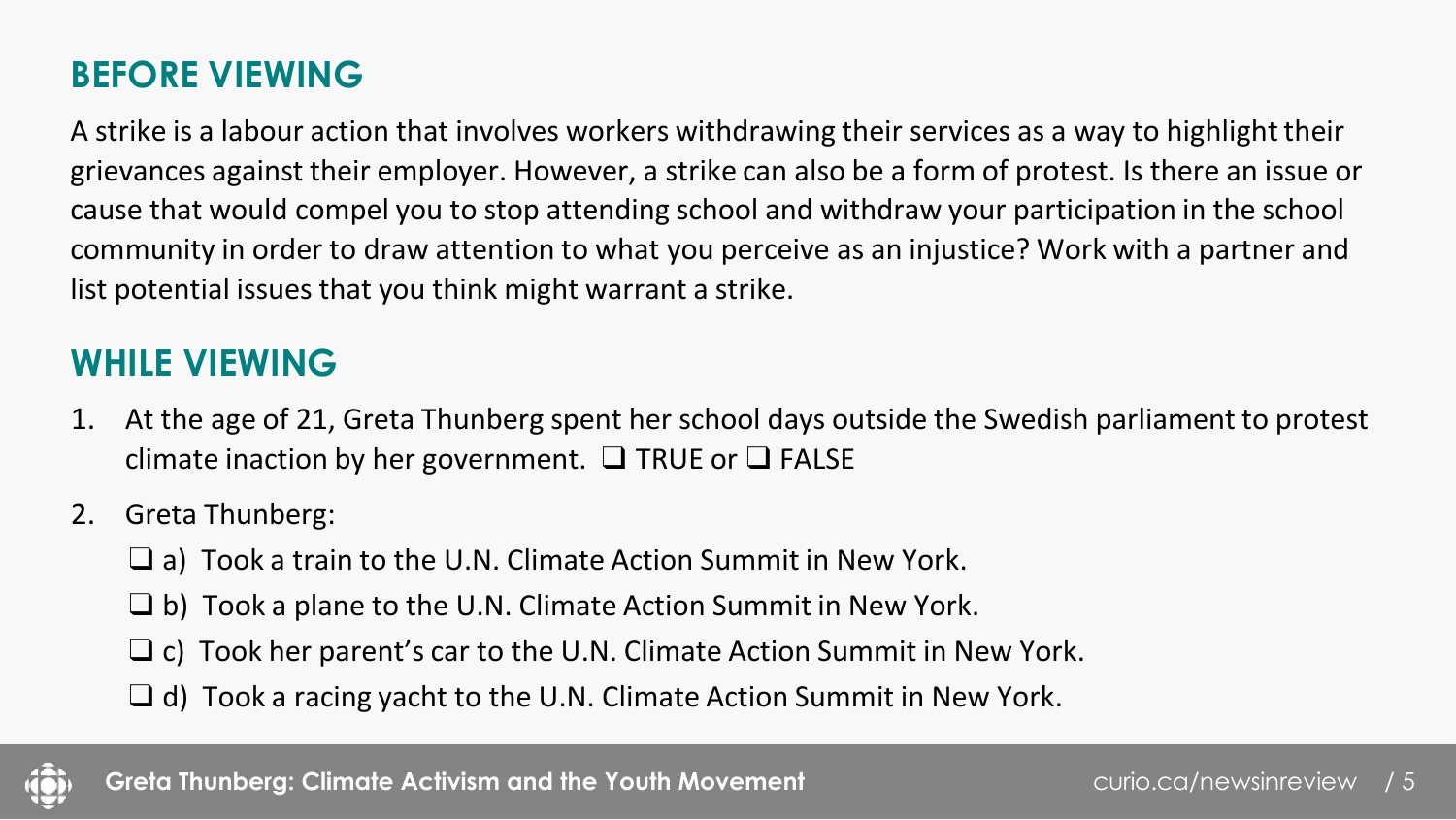- 3. No one has been critical of Greta Thunberg since her meteoric rise to fame as a climate activist. ❑ TRUE or ❑ FALSE
- 4. Donald Trump attended the U.N. Climate Action Summit:
	- $\Box$  a) For less than 15 minutes.  $\Box$  c) To hear the message of Greta Thunberg.
	- $\Box$  b) As a courtesy to his allies.  $\Box$  d) To state U.S. plans to reduce greenhouse gas emissions.
- 5. Four days after the U.N. Climate Action Summit in New York, hundreds of thousands of people attended a rally in:
	- ❑ a) Toronto ❑ b) Paris ❑ c) Montreal ❑ d) London
- 6. Who was inspired to organize protests in their cities as a result of Greta Thunberg's actions?  $\square$  a) Alienor Rougeot of Toronto.  $\square$  c) Emma Lim of Montreal.  $\Box$  b) Rebecca Hamilton of Vancouver.  $\Box$  d) All of the above.
- 7. Malala Yousafzai won the Nobel Peace Prize for her activism after the Taliban attempted to kill her. ❑ TRUE or ❑ FALSE

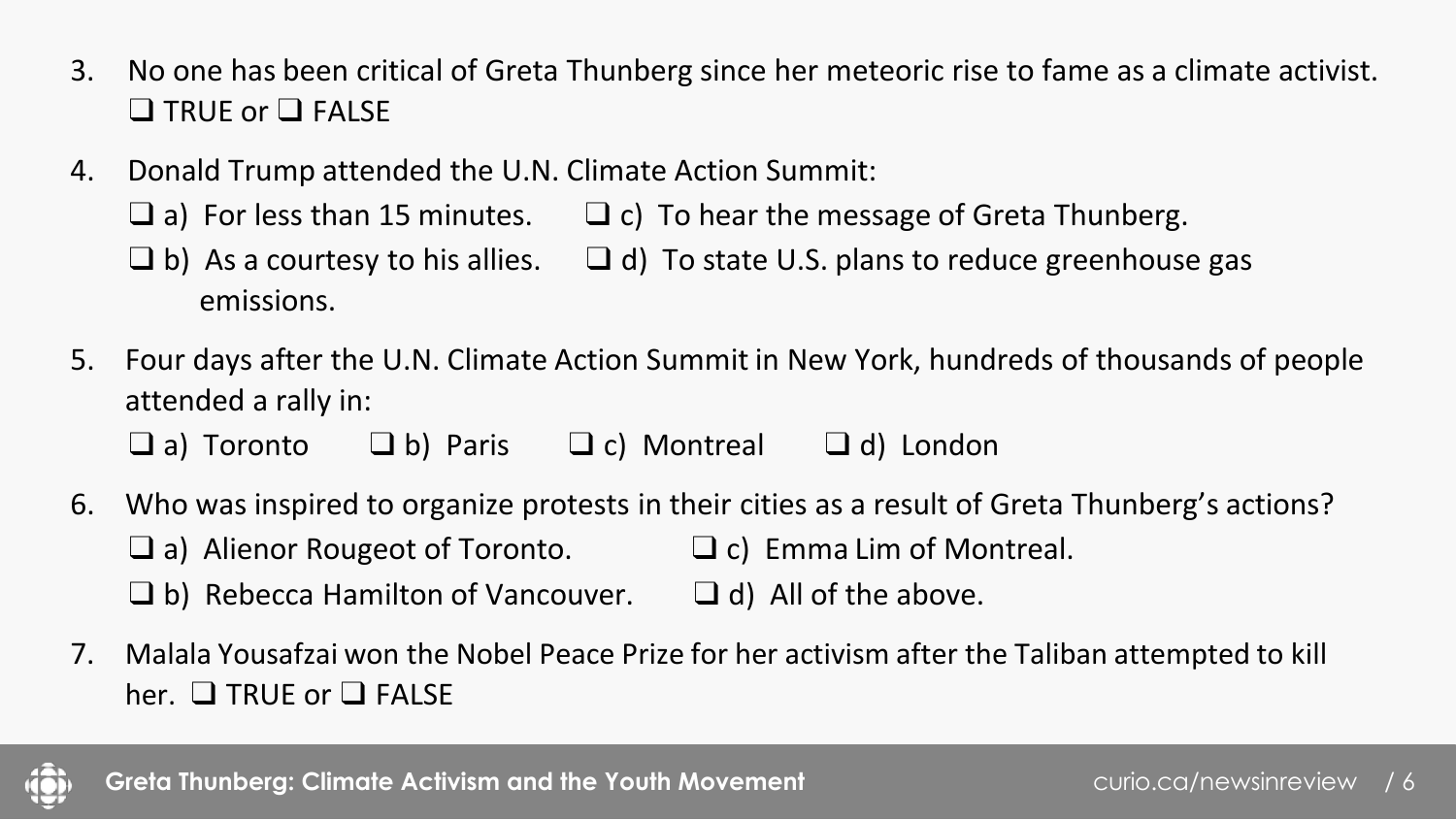- 8. The activism of students from Parkland, Florida, helped raise the legal age to buy a rifle and to ban bump stocks. ❑ TRUE or ❑ FALSE
- 9. Autumn Peltier has earned the title of Chief Water Commissioner for her efforts to bring clean drinking water to Indigenous people.  $\Box$  TRUE or  $\Box$  FALSE
- 10. Who used his television program to criticize Greta Thunberg for being "unstable"?

❑ a) Michael Knowles ❑ b) Piers Morgan ❑ c) Donald Trump ❑ c) Michael Moore

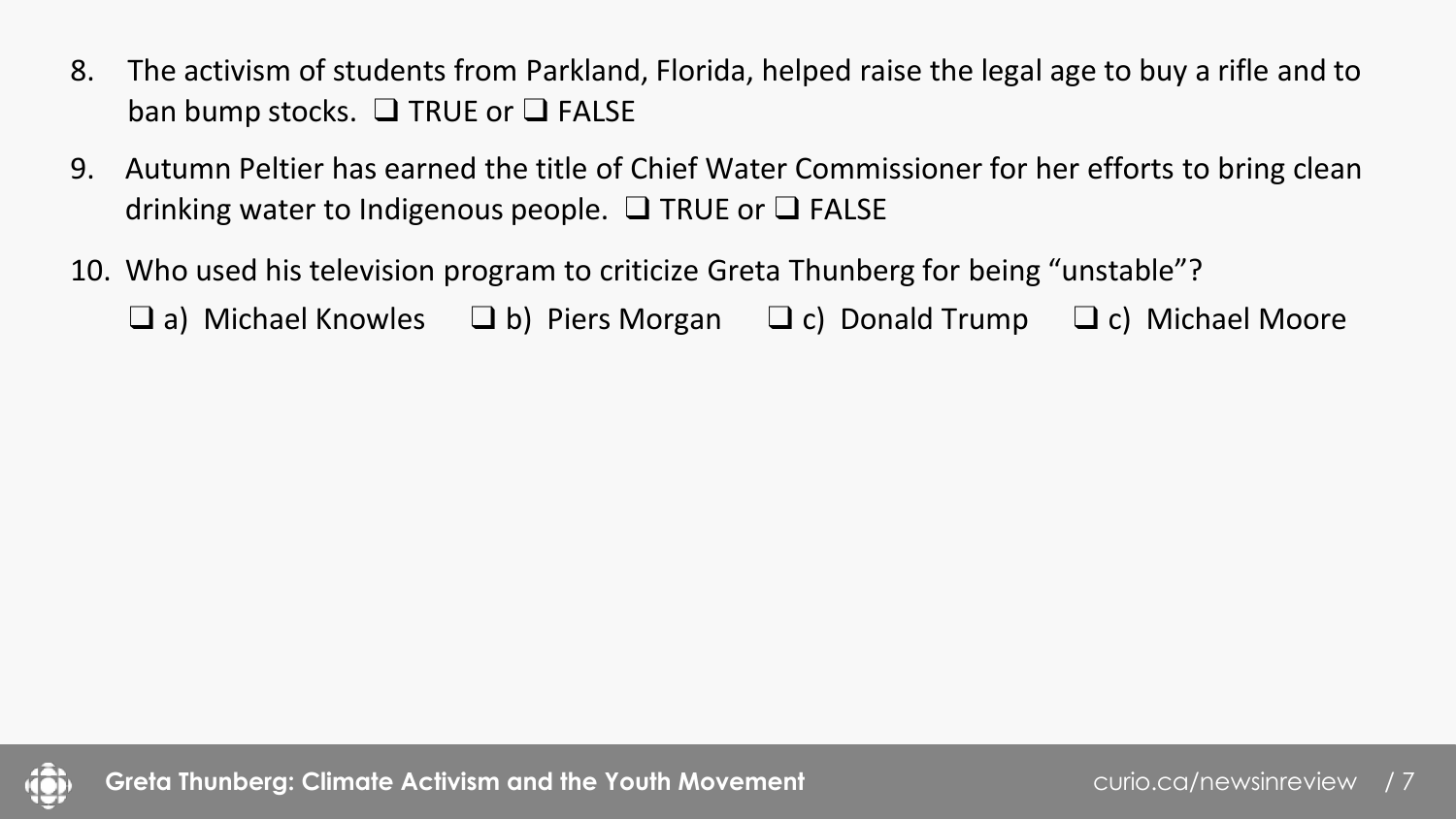# **TALK PROMPTS**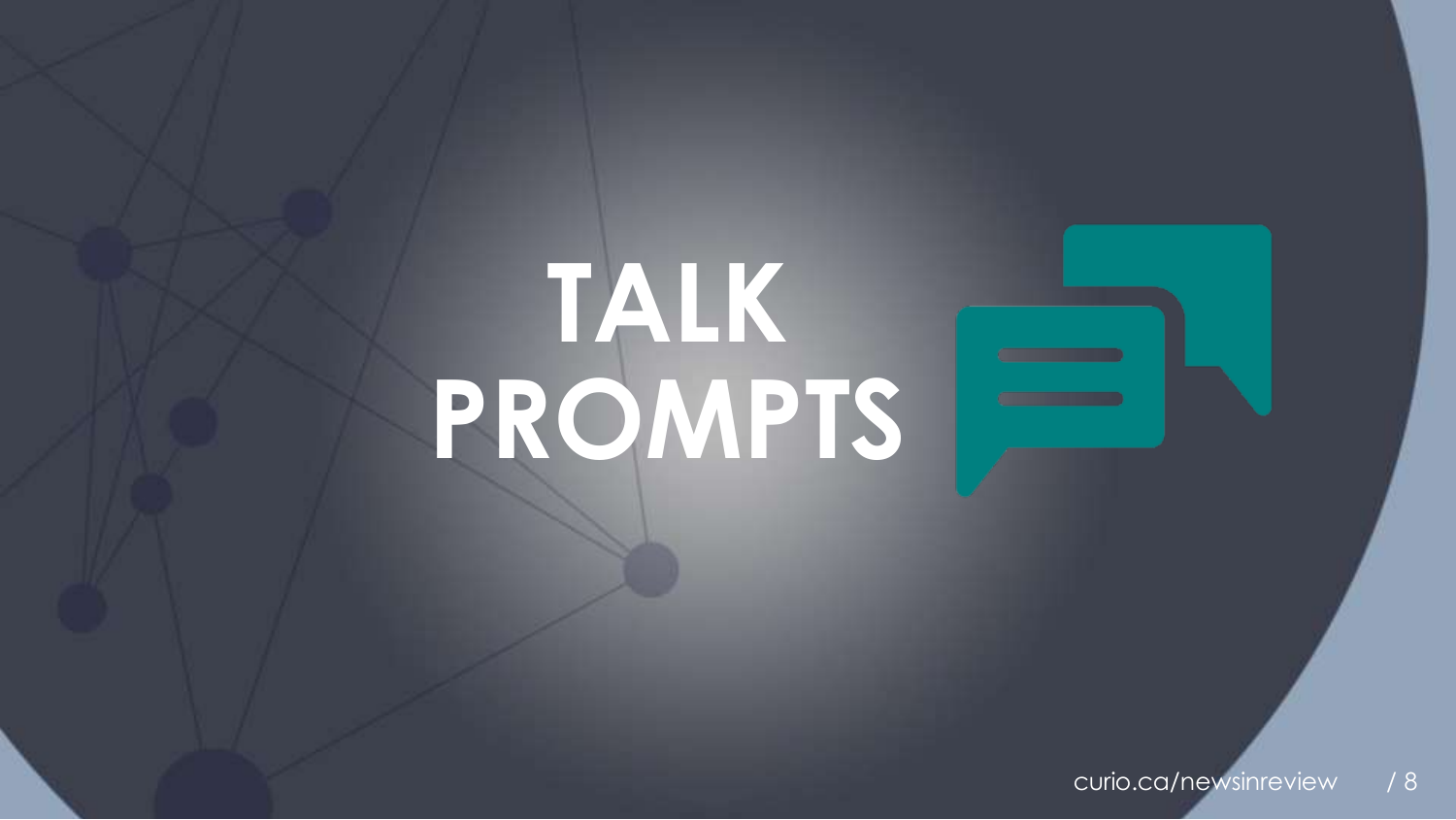## **TALK PROMPT #1**

Consider pausing the video and giving students the opportunity to talk to an elbow partner for a few minutes or use these questions as part of a class discussion.



- Play the video until the end of Steven D'Souza's story, @ 05:29 –
- 1. What do you think of Greta Thunberg's choice of transportation to get to the United Nations Climate Action Summit in New York? Did she make her point with this choice?



Steven D'Souza / CBC

- 2. What do you think of the criticisms levied against Thunberg? Why do you think people are so willing to attack the climate activist? How has she managed to handle the verbal attacks?
- 3. How did you feel when you heard portions of Greta Thunberg's speech? Be specific.
- 4. Why did U.S. President Donald Trump only spend 15 minutes at the summit? Why does Montreal Mayor Valérie Plante think this is an example of poor leadership?

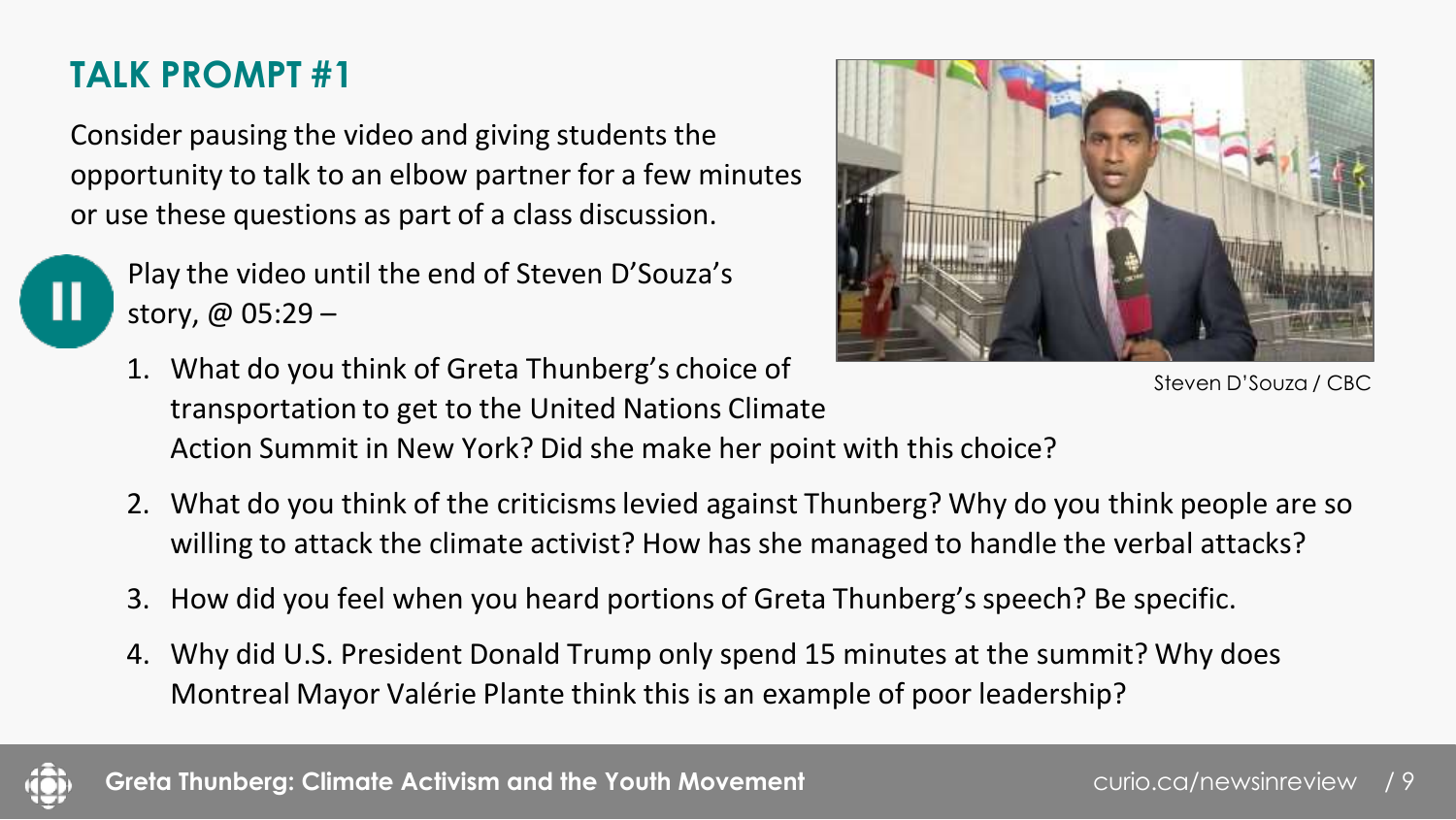## **TALK PROMPT #2**

Play the video until climate activist Alienor Rougeot says, "I hope you don't, because you shouldn't be in government otherwise, yeah,  $\omega$  10:34 –

1. Why did Montreal Mayor Valérie Plante feel the need to give Greta Thunberg the key to the city?



Alienor Rougeot

- 2. Why was it important for world leaders to see the huge crowds at the climate protest in Montreal? What message were the protesters sharing with the world?
- 3. How did Greta Thunberg inspire Alienor Rougeot, Rebecca Hamilton and Emma Lim?

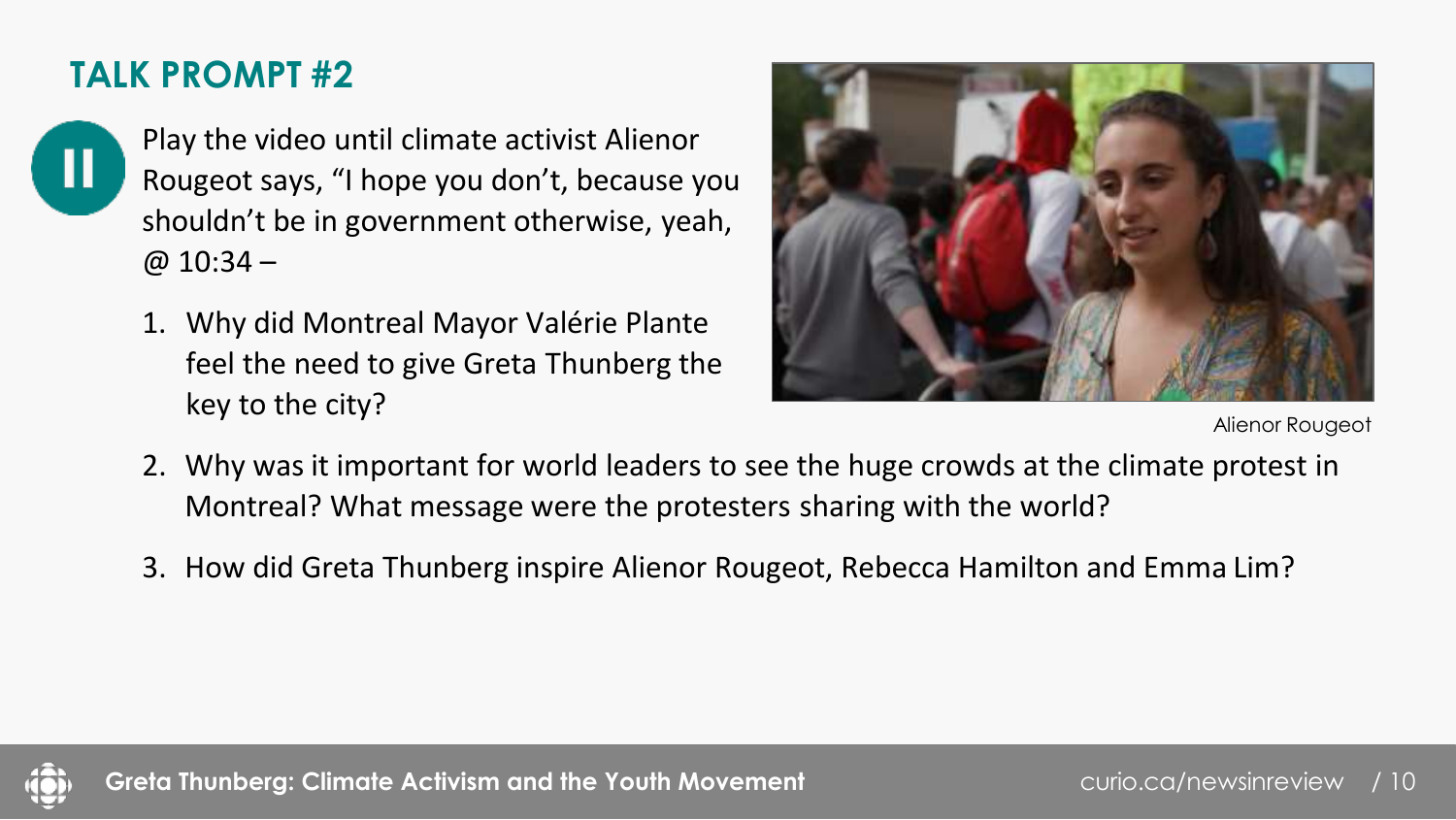## **TALK PROMPT #3**



Play the video until the end,  $\omega$  10:35 to 18:41 -

- 1. How does Greta Thunberg's efforts compare with the efforts of Malala Yousafzai, the students from Parkdale, Florida, and Autumn Peltier?
- 2. Why does Thunberg consider her autism to be her superpower?
- 3. What do you think of the criticism levied at Thunberg by Michael Knowles, Piers Morgan and Donald Trump?
- 4. Writer Steve Silberman says, "The level at which she's being attacked is really disturbing, but it's also just kind of immature and childish, really, the attacks levelled against her. And so she comes off as the only adult in the room, while the president of the United States comes off like a petulant child who won't admit that science is true." Do you agree with this perspective? Do you think Silberman is being fair in his assessment of the behaviour of the president of the U.S.?
- 5. Why does Silberman think that Greta Thunberg's choice to take her message to the media and the public is incredibly courageous given her autism?

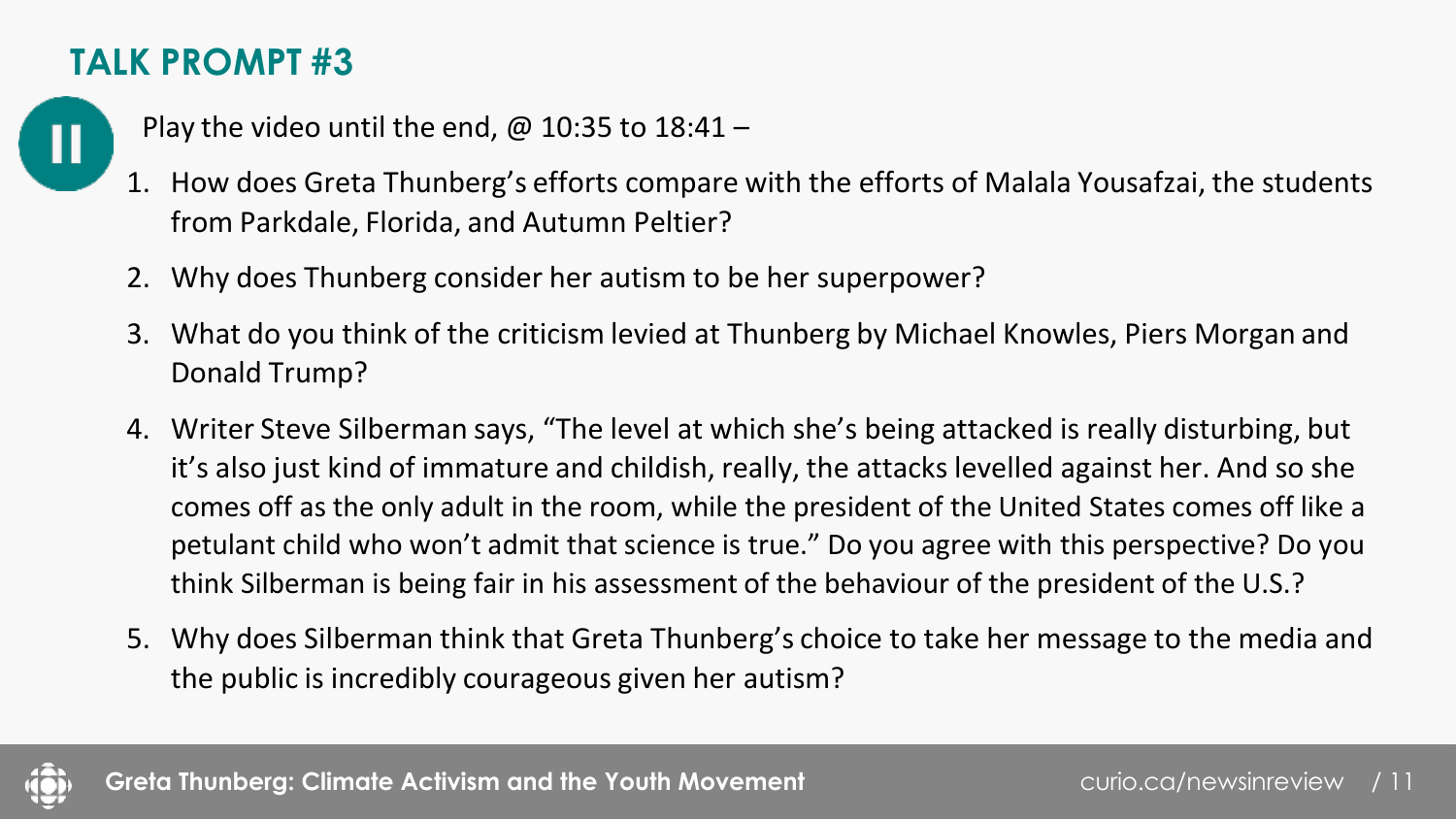## **AFTER VIEWING**

Greta Thunberg has always been open about her autism. She says, "I have Asperger's. I'm on the autism spectrum. In some circumstances it can definitely be an advantage. And especially in such a big crisis like this, when we need to think outside the box, we need to think outside our current system and we need people who think outside the box and who aren't like everyone else."

1. How is Greta Thunberg thinking outside the box when it comes to the climate crisis?



Baxter Borden King, 9, and his mom, Anne travelled from Toronto to Montreal in September 2019 to march in the country's largest climate strike. Both autistic, they find Thunberg's perspective on autism empowering.

2. What has she said and what has she done to demonstrate her commitment to addressing the issue of climate change?

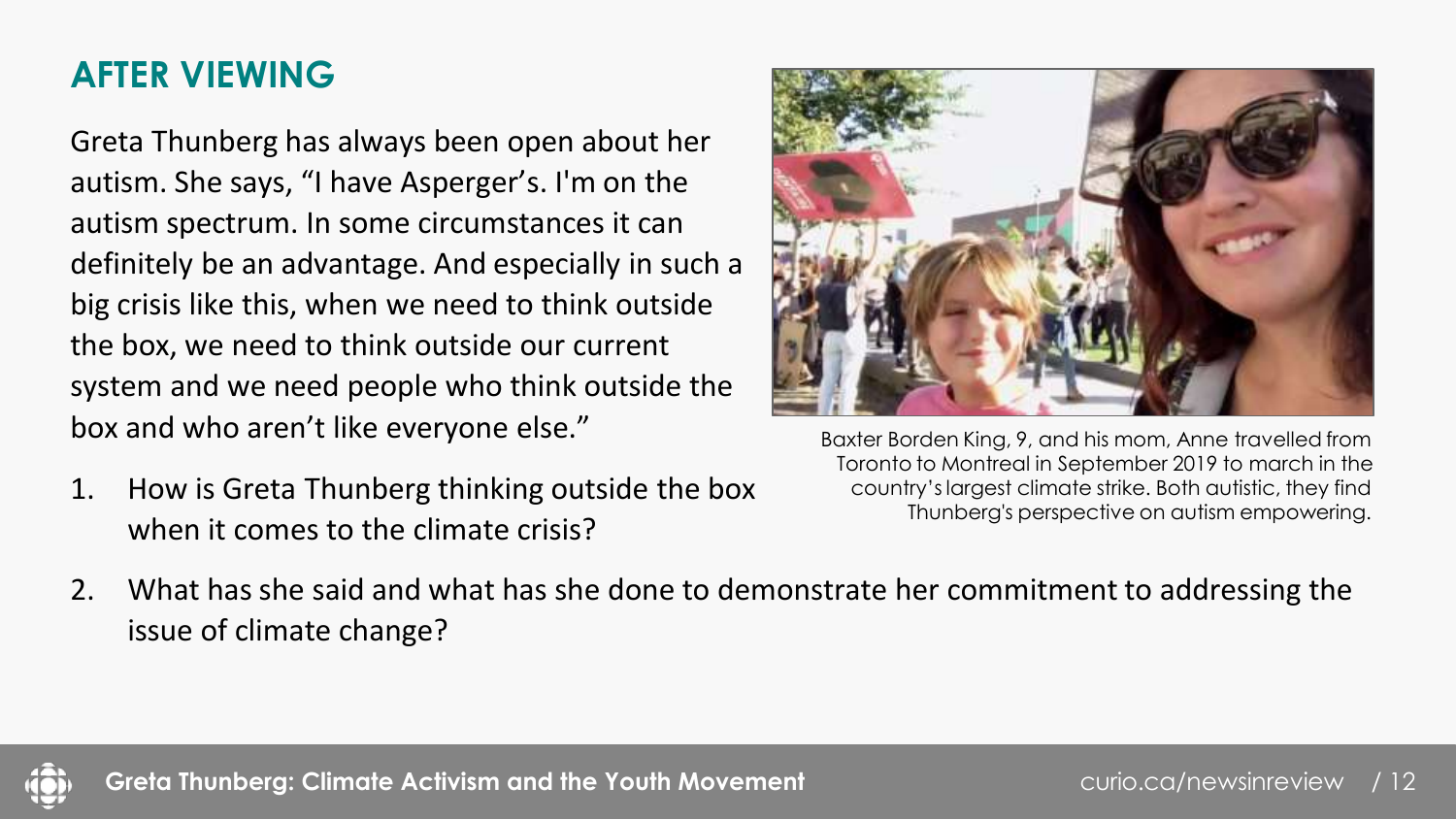You have stolen my dreams and my childhood with your empty words. And yet I'm one of the lucky ones. People are suffering. People are dying. Entire ecosystems are collapsing. We are in the beginning of a mass extinction, and all you can talk about is money and fairy tales of eternal economic growth. How dare you!

– Greta Thunberg at the United Nations Climate Action Summit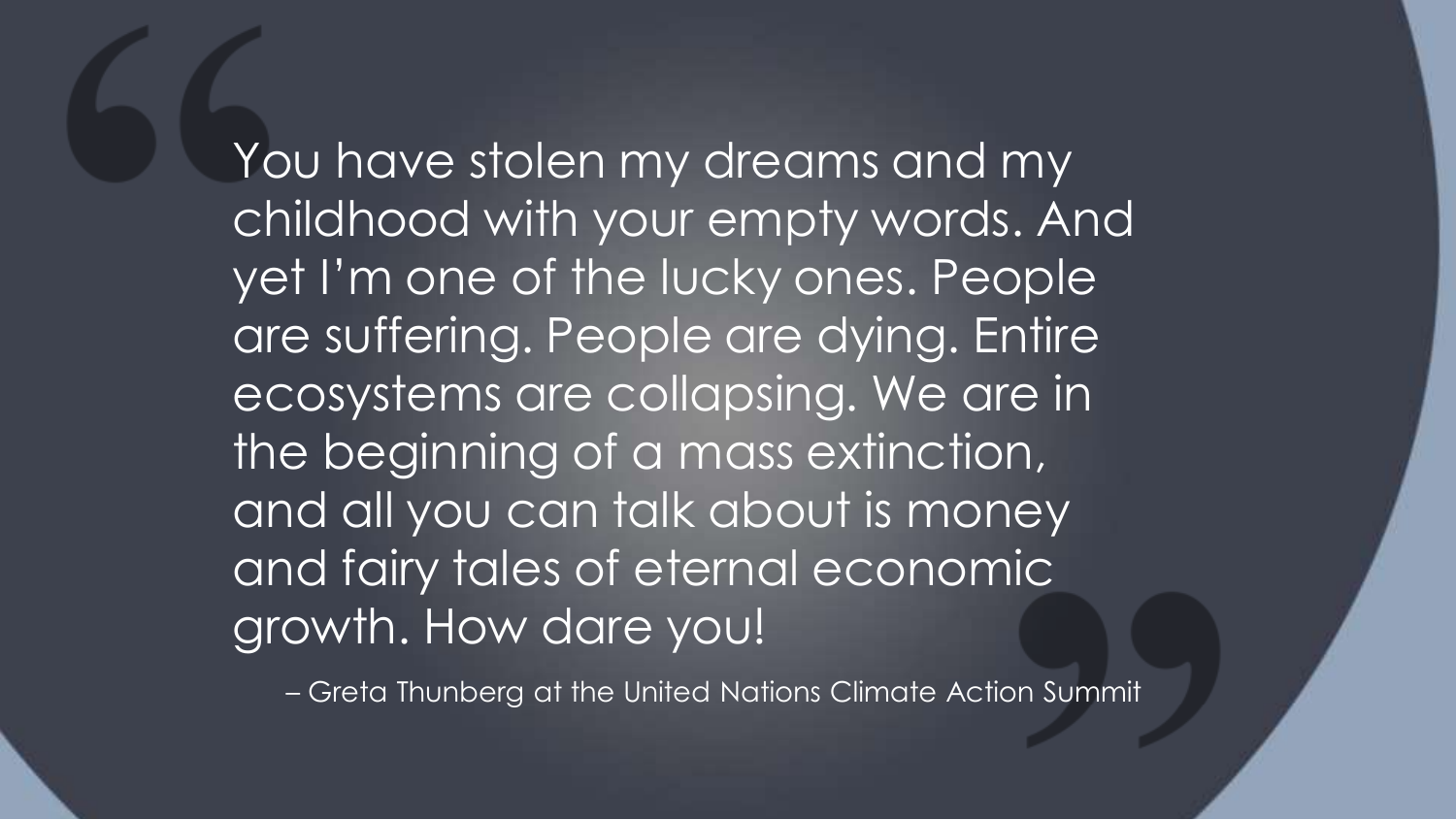## **THE STORY**

#### **Minds On**

Get to know more about Greta Thunberg by listening to her TED Talk where she talks, among other things, about her reaction when she first learned of climate change and the importance of taking action: www.ted.com/talks/greta\_ thunberg school strike for climate save the world by changing the rules/transcript? language=en

#### **Solo protest**

It started as a oneperson protest outside the Swedish parliament. At 15, Greta Thunberg told her parents that she was going "on strike" and refused to go to school

until the Swedish government decided to take action in the battle against global warming. So she went to the parliament and held a sign that said:



"School Strike for Climate." Her efforts drew the attention of other students who shared her concern and a network of school strikes was founded called Fridays for Future.

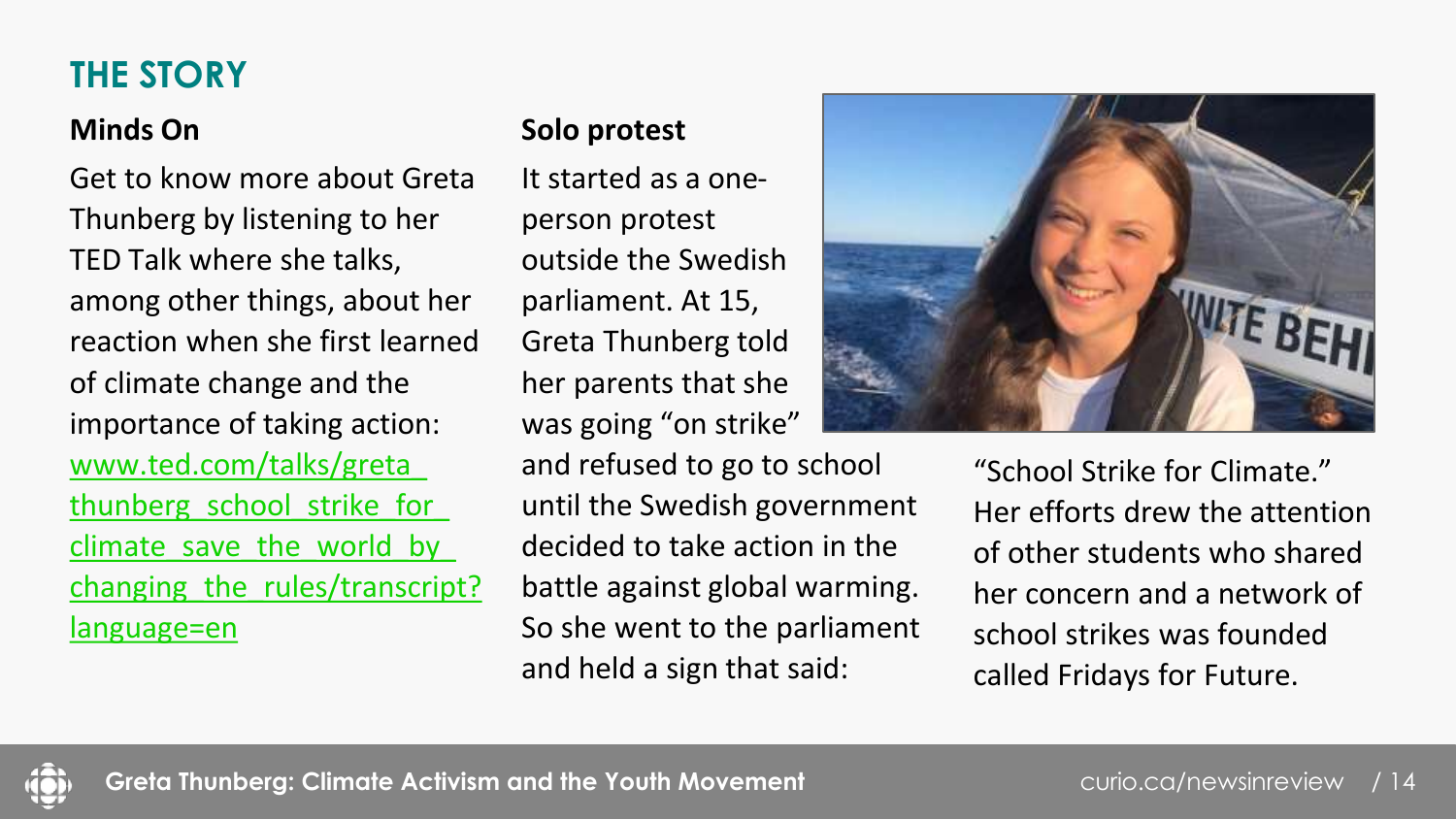Within a year of Thunberg's solo effort, climate strikes were happening around the world — with a huge rally of 500 000 climate strikers gathering in Montreal in September 2019.

#### **Personal crisis about climate**

Greta Thunberg became aware of the climate crisis while attending school at the age of eight. The information she gleaned, and the corresponding lack of action she witnessed in addressing the problem,

contributed to a debilitating depression – one that had likely been growing for some time and involved other issues in Greta's life — during which Thunberg stopped eating and speaking. Eventually she was diagnosed with Asperger's syndrome, obsessivecompulsive disorder and selective mutism.

Seven years later, Thunberg staged her climate strike outside of parliament. Her family backed her up the

whole way. They modified their behaviour to live a more carbon-neutral life, with her mother giving up her international opera-singing career because of her daughter's concerns about the damage air travel poses to the environment. Clearly Thunberg's family was willing

For a look at how Canadians have embraced Greta Thunberg's message, go to Fridays for Future Canada at <https://fridaysforfuture.ca/>

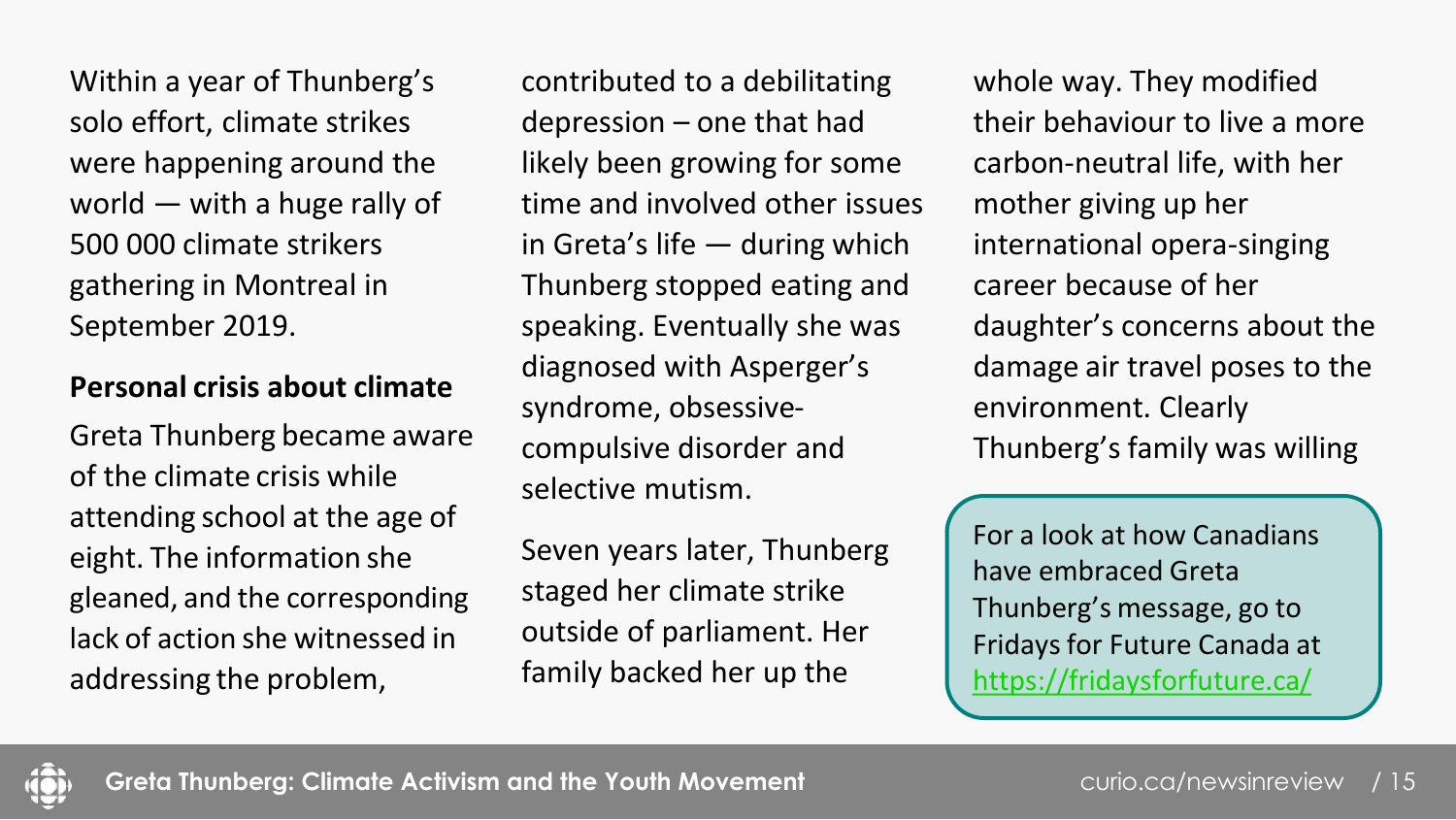to acknowledge that Greta's concerns were real and that her activism was constructive.

#### **Not alone**

And they weren't alone. Images of Thunberg holding her strike sign in front of the Swedish parliament inspired others to take up the cause. After the initial strike phase leading up to the Swedish general election in September 2018, Thunberg isolated her striking to Fridays. By December more than 20 000

students in almost 300 cities worldwide were staging strikes of their own.

By the fall of 2019, Greta Thunberg and youth climate activism had become a global phenomenon that reached a feverish peak when she crossed the Atlantic in a racing yacht — again, air travel was too toxic to the environment — to address the United Nations (UN) Climate Action Summit in New York City.

Thunberg delivered an impassioned address to summit attendees where she said, "My message is that we'll be watching you. This is all wrong. I shouldn't be up here. I should be back in school on the other side of the ocean.



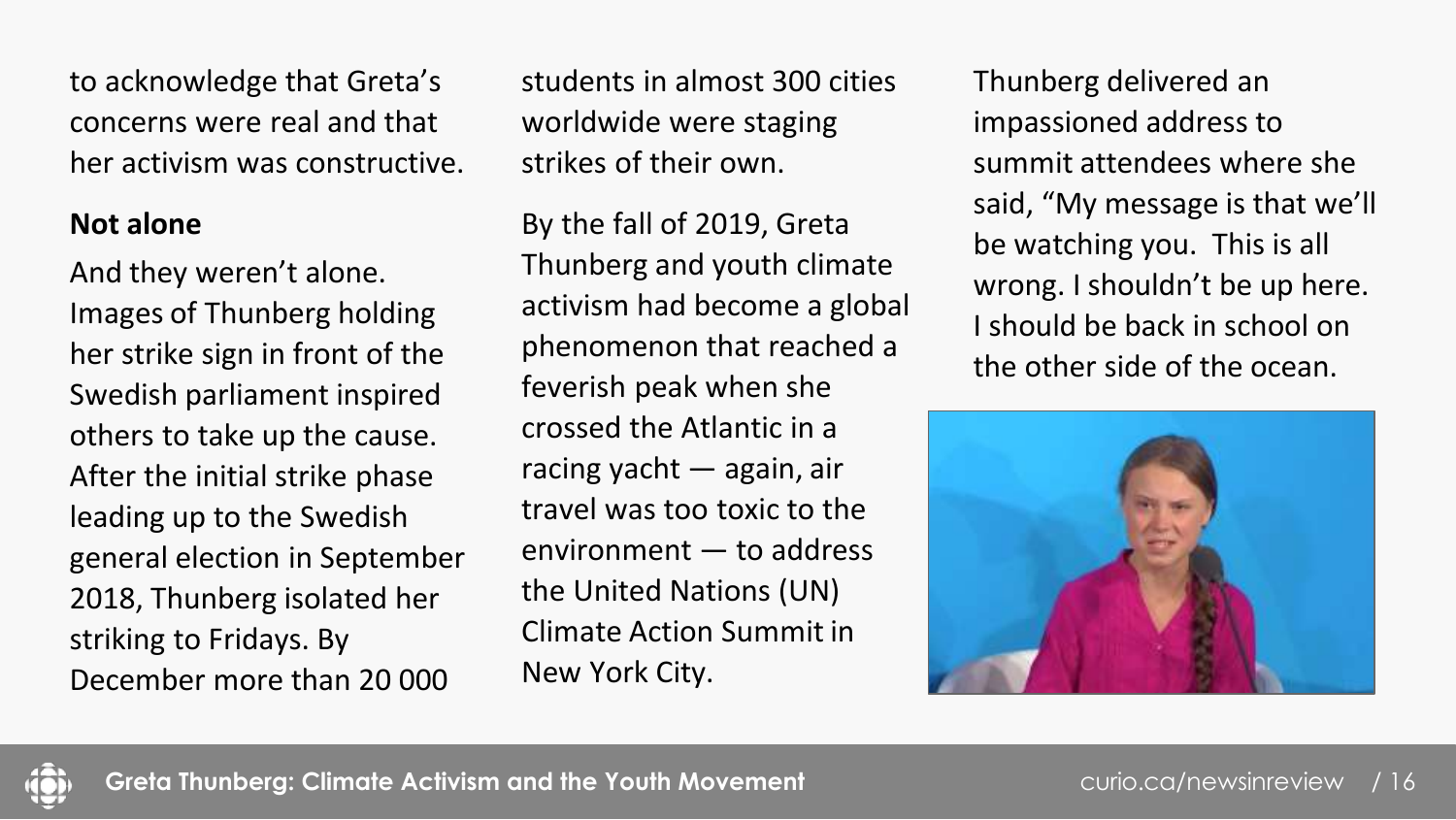Yet you all come to us young people for hope. How dare you!" She continued, "You have stolen my dreams and my childhood with your empty words. And yet I'm one of the lucky ones. People are suffering. People are dying. Entire ecosystems are collapsing. We are in the beginning of a mass extinction, and all you can talk about is money and fairy tales of eternal economic growth. How dare you!"

#### **Criticism**

Thunberg's direct and unapologetic delivery of her message has been the subject of criticism. Thunberg calls her autism (Asperger's syndrome is on the autism spectrum) her "superpower." As she readily admits, her autism brings with it certain delivery options that some people don't care for. She only speaks when it is absolutely necessary and makes

sure her ideas are communicated in a concise manner. She sometimes sounds very abrupt. This is not unusual for someone with Asperger's syndrome.

See Greta Thunberg's address to the UN Climate Action Summit at [www.youtube.com/watch?v=TM](https://www.youtube.com/watch?v=TMrtLsQbaok) rtLsQbaok. Follow it up by watching her speech in Montreal in front of an estimated half [million people at www.youtube.](https://www.youtube.com/watch?v=n0bqG1GzlHU) com/watch?v=n0bqG1GzlHU.

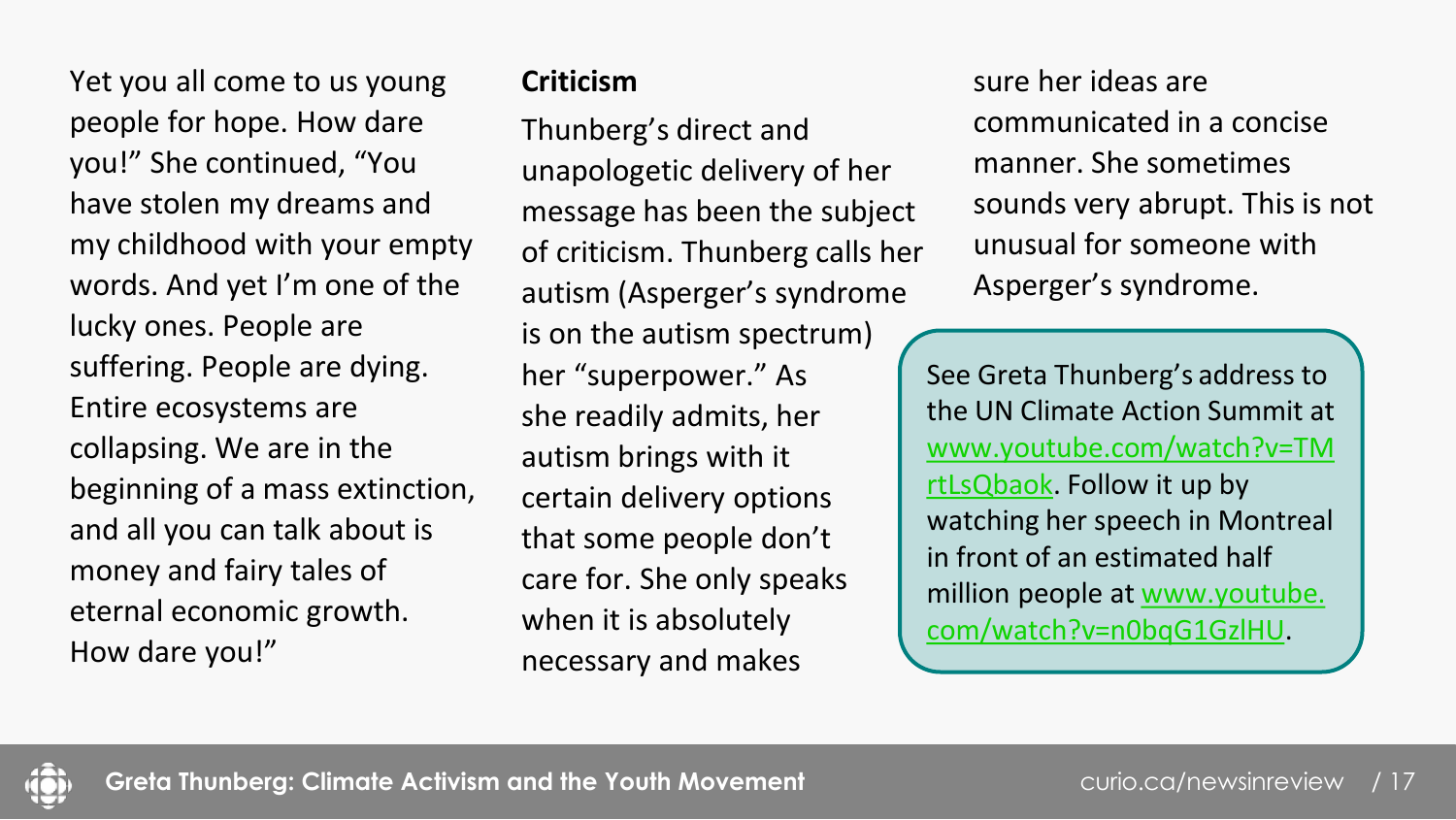Unfortunately, critics have been ruthless when it comes to their assessment of her mannerisms as well as her activism. In Canada, Maxime Bernier called Thunberg "mentally unstable" in a tweet. U.S. President Donald Trump sarcastically responded to Thunberg's U.N. summit speech by tweeting, "She seems like a very happy young girl looking forward to a bright and wonderful future. So nice to see!" To her credit, Thunberg responded to

Trump's comment by changing her Twitter profile title to read: "Greta Thunberg – A very happy young girl looking forward to a bright and wonderful future." To her critics she says, "When haters go after your looks and your differences… you know you're winning."

#### **Montreal**

After New York, Thunberg made her way to Montreal where she marched with climate protesters and

addressed a crowd of close to a half million people. She also had a private meeting with Prime Minister Justin Trudeau where she told him that he was not doing enough in the battle against global warming. Later the same day, Montreal Mayor Valérie Plante gave her the key to the city.

#### **Concern, focus, vocation**

While receiving a hero's welcome in Canada, Greta Thunberg seems unaffected by the accolades thrown her way.

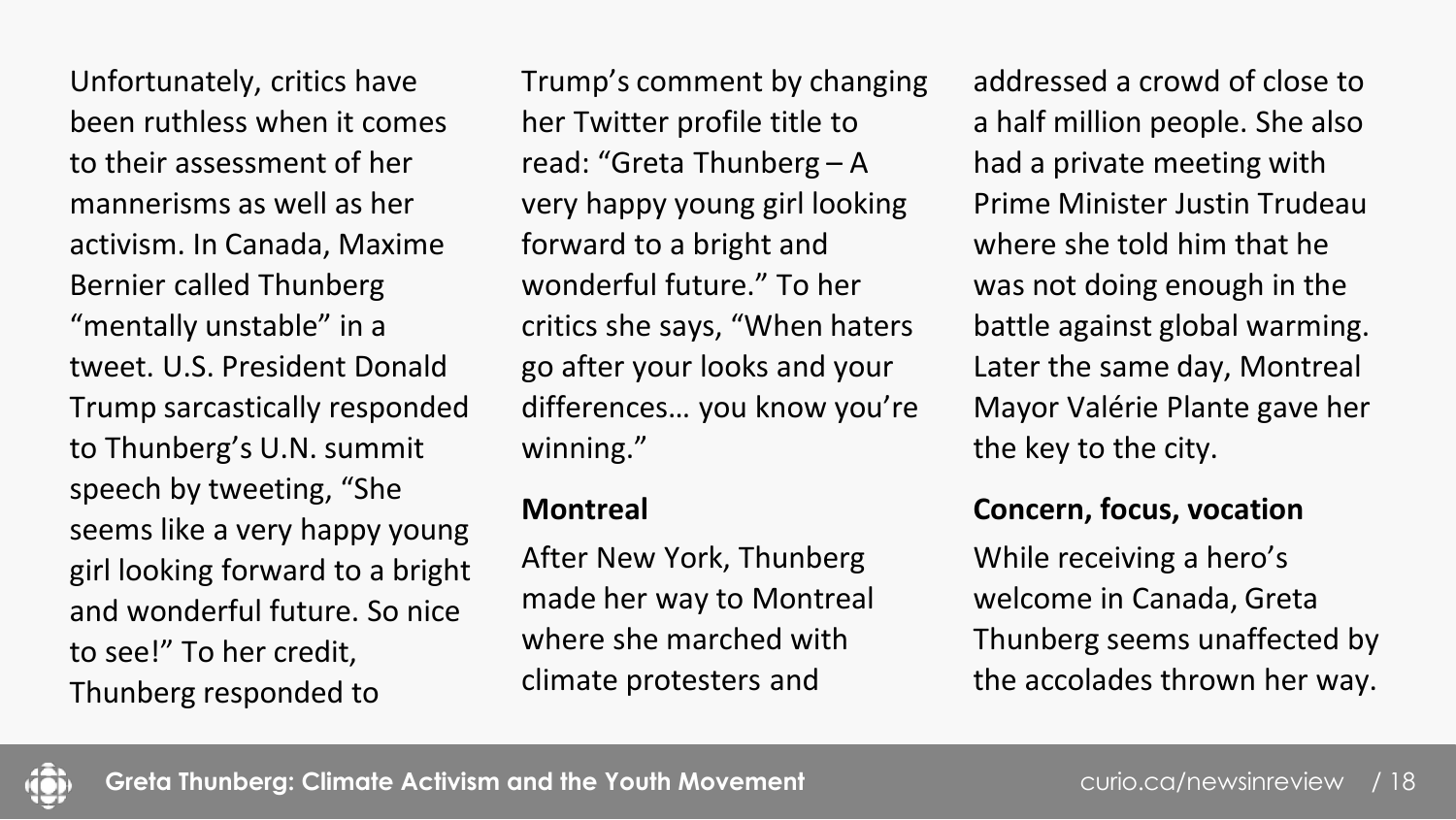Her only concern, her central focus and her primary vocation is to get people to recognize the peril of climate change in a bid to save the planet.

## **TO CONSIDER**

- 1. What personal crisis motivated Greta Thunberg to begin her crusade for climate change action?
- 2. How did Thunberg's oneperson protest morph into a huge international movement?
- 3. a) Why were criticisms against Thunberg largely unfair?
	- b) How did Thunberg respond to these criticisms?
- 4. What do you think will happen next? Do you think that the climate change activism movement will continue to gain momentum?



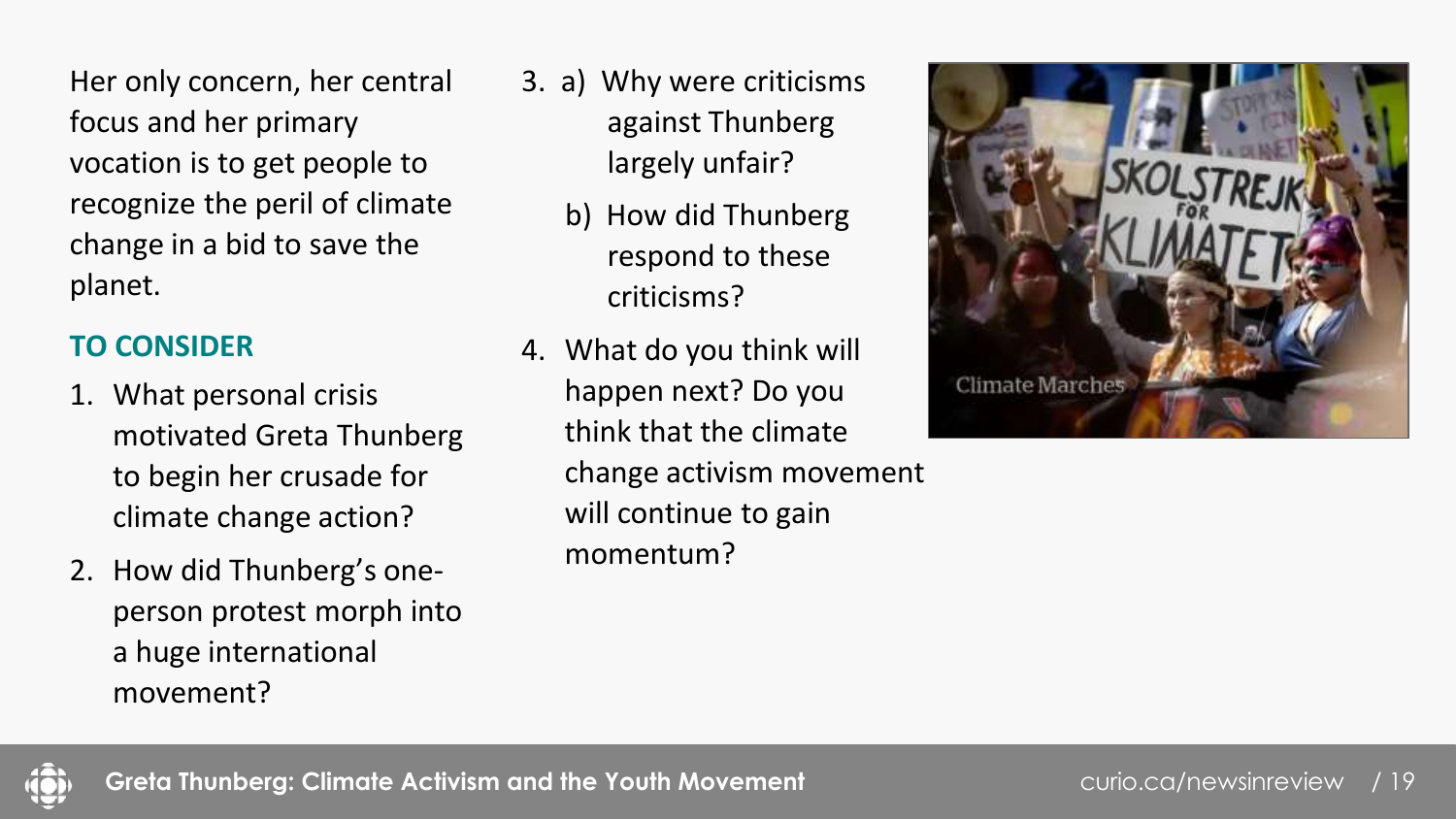## **ACTIVITY #1: Youth Activism**



In the foreword to Daniel Hunter's *Climate Resistance Handbook*, Greta Thunberg lays out her reason for resorting to activism and protest to get people to pay attention to the climate crisis. She says, "I don't want your

hope. I don't want you to be hopeful. I want you to panic. I want you to feel the fear I feel every day. And then I want you to act." From there she

lays out the crisis in no uncertain terms, establishing that every decision we make as consumers should be guided by concerns for the fate of the planet.

### **YOUR TASK**

- 1. Go to the online edition of Hunter's book at: [https://trainings.350.org/climate-resistance](https://trainings.350.org/climate-resistance-handbook/#order)handbook/#order. Click on the version of the book that best suits your smartphone, tablet or computer.
- 2. Read Greta Thunberg's foreword. How did you feel after reading the foreword? What actions will you take to address the issue of climate change?

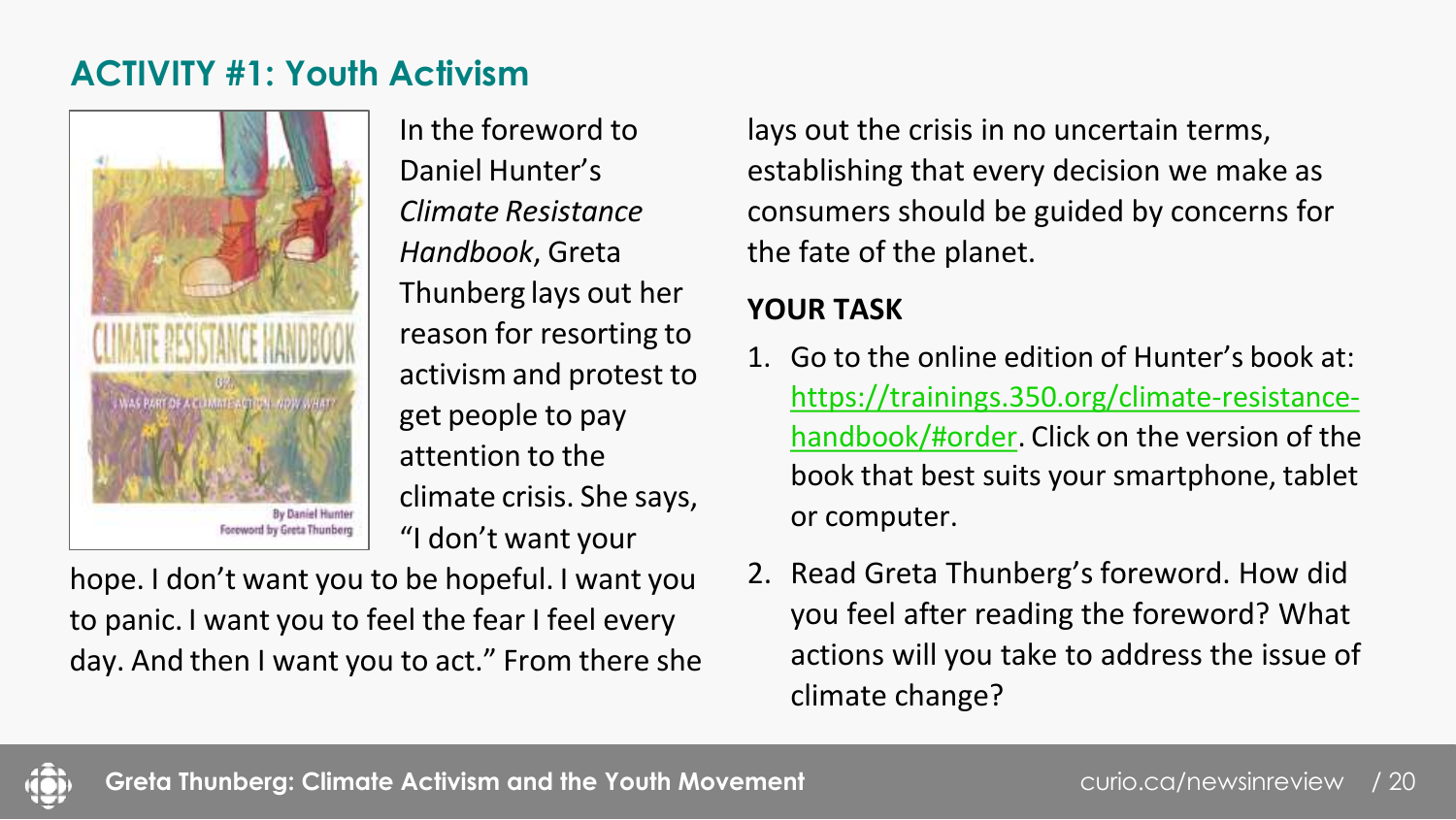- 3. Go to the section called The Upside-Down Triangle on p.12. What is the old form of leadership? What is the upside-down triangle approach to leadership? Describe this new form of leadership in 75-100 words.
- 4. Scan the book. What are the main themes that Hunter is addressing? How can young people like you become activists for the causes that are most important to them?

#### **Followup**

Research one of the following youth activists or movements.

- What are the activists or movements trying to achieve?
- How successful have the activists or movements been at achieving their goals?
- 1. Autumn Peltier 3. #NeverAgain
	-
- 2. Malala Yousafzai 4. Fridays for Future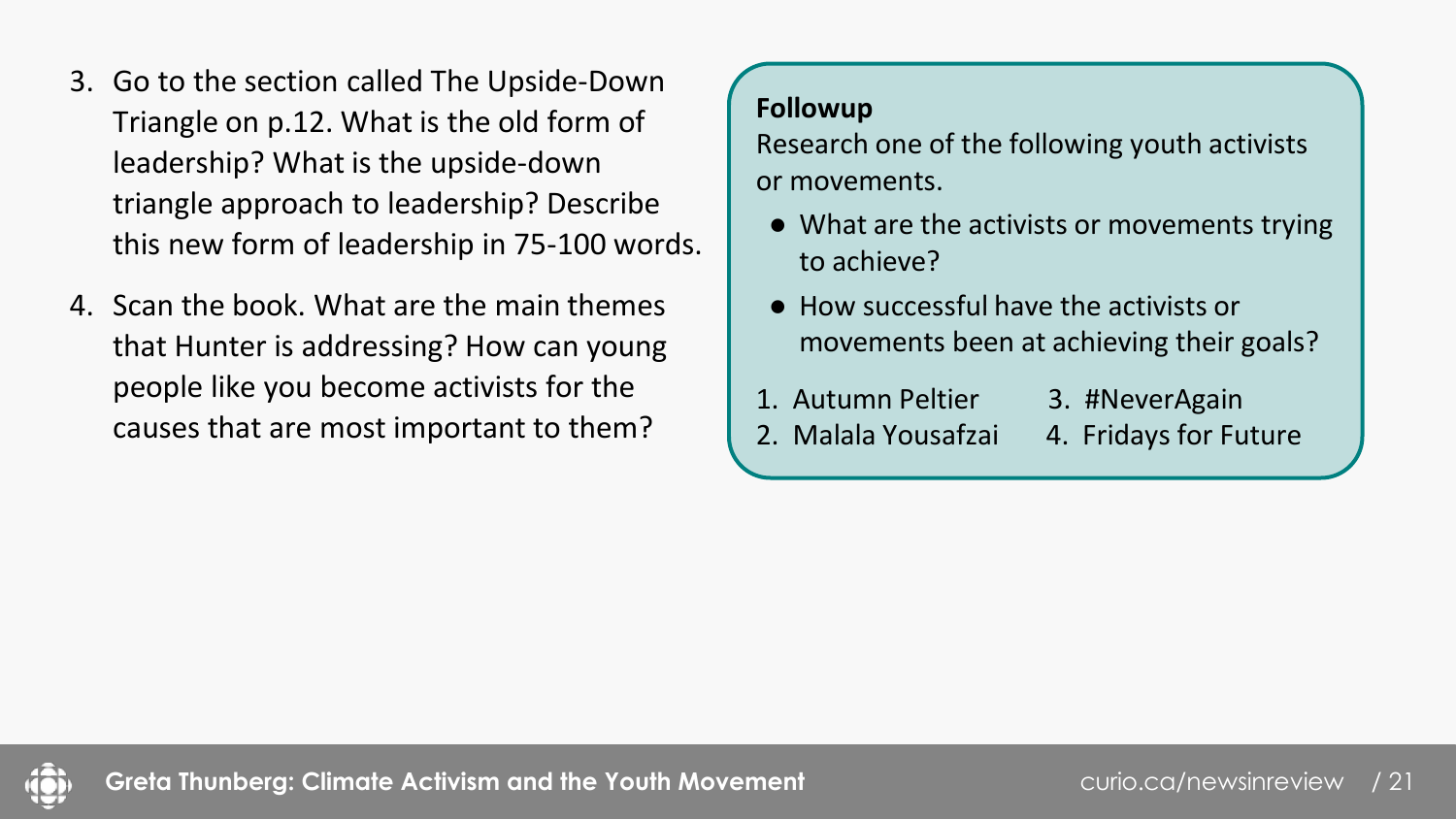## **ACTIVITY #2: Confronting Carbon Directly Ourselves**

## **Step 1**

● Go to the CBC.ca website and view the interactive called "Confronting Carbon: How does Canada meet its climate targets?" at: [www.cbc.ca/news2/](https://www.cbc.ca/news2/interactives/confronting-carbon/) interactives/ confronting-carbon/



● Briefly navigate the page in an effort to grasp the main theme and message.

### **Step 2**

● Under the "Policies Compared" heading of this CBC Interactive, review the policies and determine what Canada needs to do to meet the targets established at the Paris Climate Conference in 2015.

## **Step 3**

● Go to "The 109-megatonne Challenge" section of the interactive. Use the map to either find your city or the city nearest to where you live. What does 109 megatonnes of carbon dioxide look like?

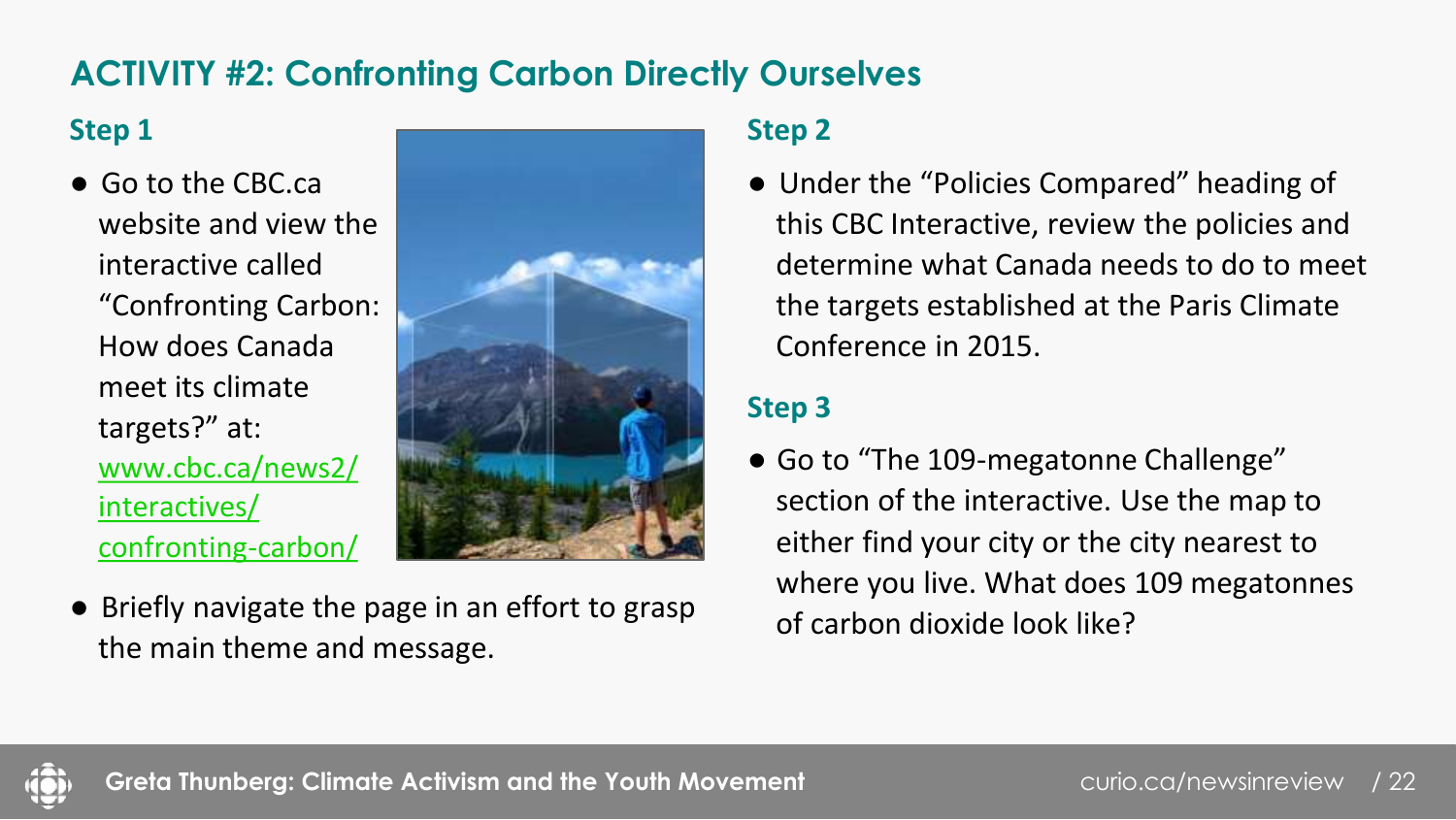● Write a letter to your MP and tell her or him that you expect Canada to meet the targets set at the Paris Climate Conference.

Length of letter: 200-400 words

#### **Step 4**

● What can you do to reduce your carbon footprint and help Canada meet its climate targets? Make a list of eight things you can do. Use a search engine like Google to help you compile your list.

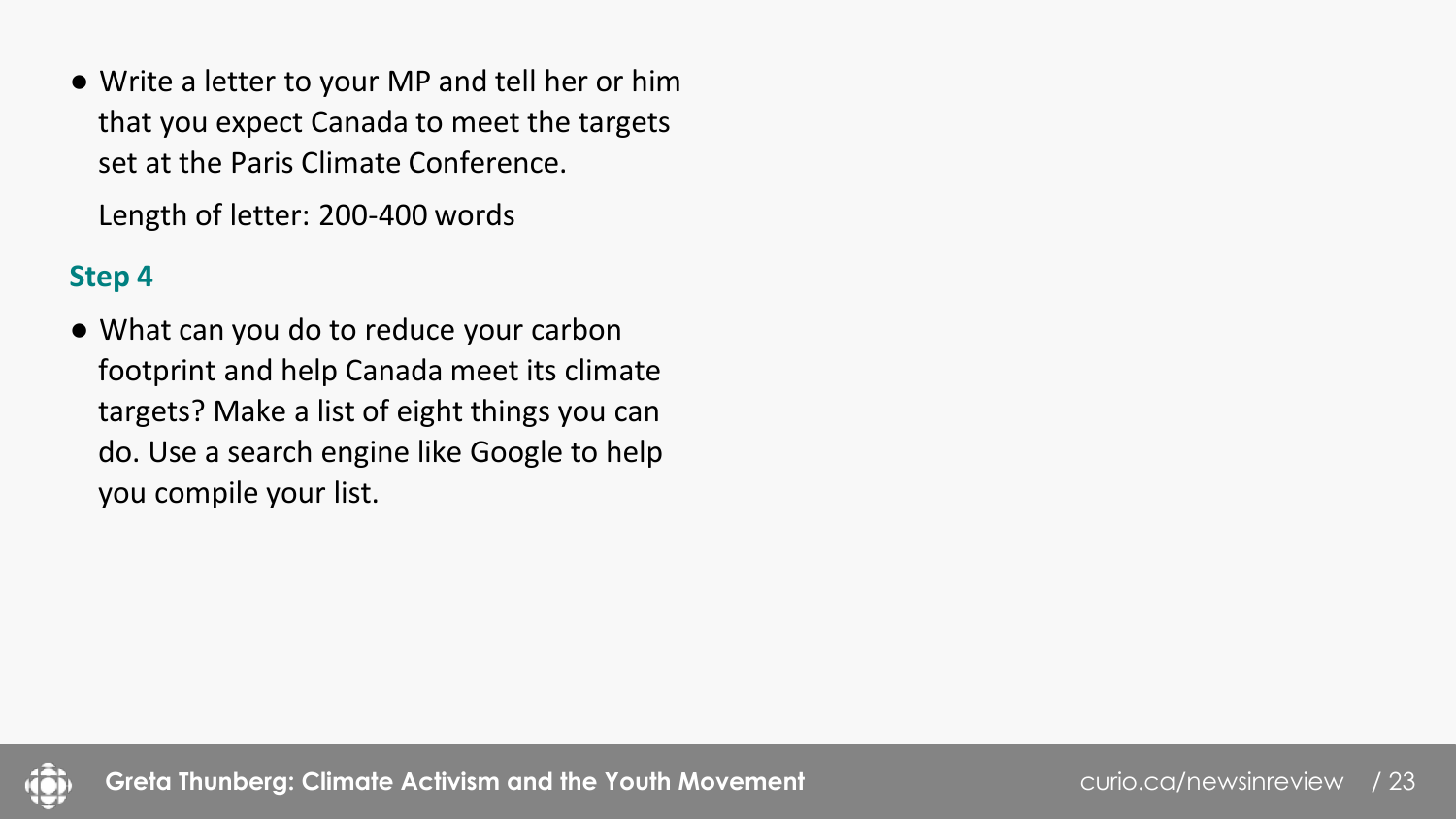#### **SOURCES**

[Hunter, D. \(2019\). Climate Resistance Handbook. 350.org. Retrieved from: https://trainings.350.org/climate-resistance](https://trainings.350.org/climate-resistance-handbook/#order)handbook/#order

Greve, J. (September 24, 2019). Greta Thunberg turns tables on Trump and quotes his mockery in new Twitter bio. The Guardian. Retrieved from: [www.theguardian.com/environment/2019/sep/24/greta-thunberg-trump-twitter-bio](https://www.theguardian.com/environment/2019/sep/24/greta-thunberg-trump-twitter-bio)

Knoll, B. (September 25, 2019). Mother of activist Greta Thunberg gave up opera career to fight climate change. Classical MPR. Retrieved from: [www.classicalmpr.org/story/2019/09/25/malena-ernman-opera-greta-thunberg](https://www.classicalmpr.org/story/2019/09/25/malena-ernman-opera-greta-thunberg)

Rourke, A. (September 2, 2019). Greta Thunberg responds to Asperger's critics. 'It's a superpower.' The Guardian. Retrieved from: [www.theguardian.com/environment/2019/sep/02/greta-thunberg-responds-to-aspergers-critics-its-a-superpower](https://www.theguardian.com/environment/2019/sep/02/greta-thunberg-responds-to-aspergers-critics-its-a-superpower)

Rueckert, P. (February 24, 2017). These 9 badass youth activists are changing the world. Global Citizen. Retrieved from: [www.globalcitizen.org/en/content/7-badass-youth-activists-you-didnt-know-are-changi/](https://www.globalcitizen.org/en/content/7-badass-youth-activists-you-didnt-know-are-changi/)

Singh, I., Culbert, A. and Walker, C. (June 18, 2019). Confronting Carbon: How does Canada meet its climate targets? CBC News Labs. Retrieved from: [www.cbc.ca/news2/interactives/confronting-carbon/](https://www.cbc.ca/news2/interactives/confronting-carbon/)

Witt, E. (February 13, 2019). From Parkland to Sunrise: A year of extraordinary youth activism. The New Yorker. Retrieved from: [www.newyorker.com/news/news-desk/from-parkland-to-sunrise-a-year-of-extraordinary-youth-activism](https://www.newyorker.com/news/news-desk/from-parkland-to-sunrise-a-year-of-extraordinary-youth-activism)

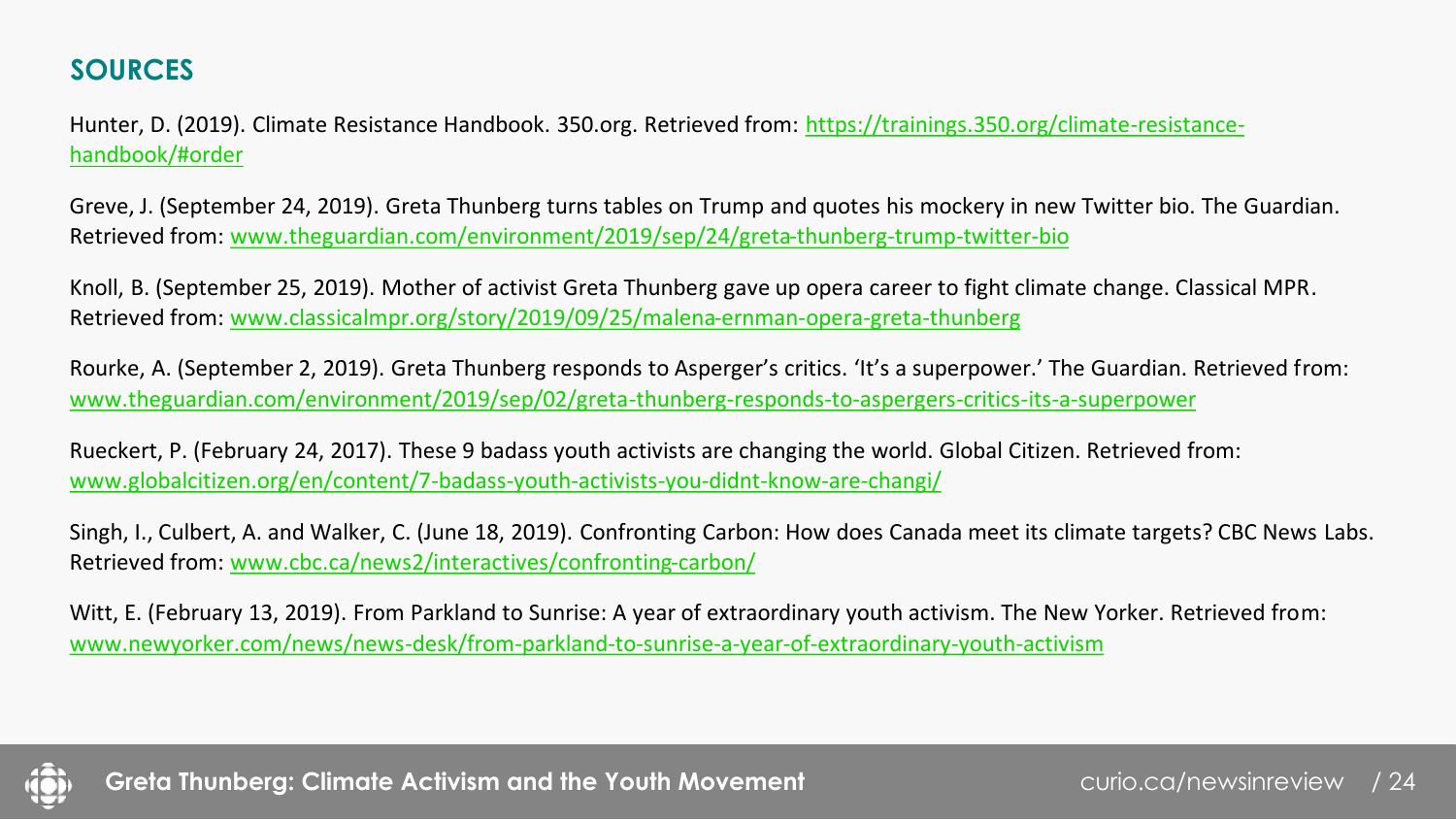# **VIDEO REVIEW – WHILE VIEWING (RESPONSES)**

- 1. At the age of 21, Greta Thunberg spent her school days outside the Swedish parliament to The the age of 21, order mannerg spent her sender days bagned the protest climate inaction by her government. □ TRUE or ■ FALSE
- 2. Greta Thunberg:
	- ❑ a) Took a train to the U.N. Climate Action Summit in New York.
	- $\Box$  b) Took a plane to the U.N. Climate Action Summit in New York.

❑ c) Took her parent's car to the U.N. Climate Action Summit in New York. ❑ d) Took a racing yacht to the U.N. Climate Action Summit in New York. ✓

- 1. No one has been critical of Greta Thunberg since her meteoric rise to fame as a climate activist. ❑ TRUE or ❑ FALSE ✓
- 2. Donald Trump attended the U.N. Climate Action Summit:

 $\blacktriangleleft$  a) For less than 15 minutes.  $\Box$  c) To hear the message of Greta Thunberg.

 $\Box$  b) As a courtesy to his allies.  $\Box$  d) To state U.S. plans to reduce greenhouse gas emissions.